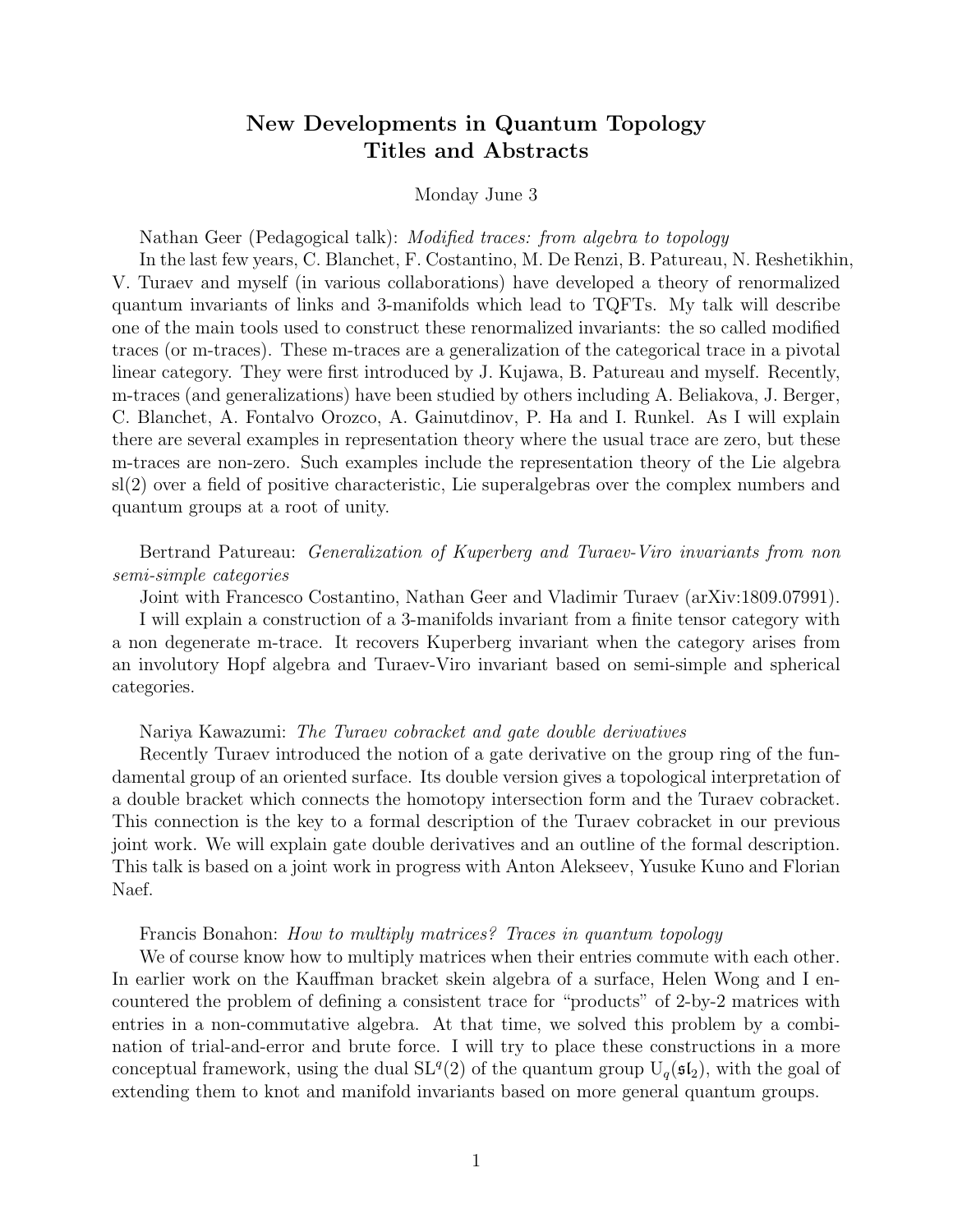#### Francesco Costantino: Stated skein algebras

After providing the definition of stated skein algebras and surfaces and discussing their relations with standard skein algebras, I will state a result detailing their algebraic behavior under topological operations. This, together with the identification of the algebra of the bigon with  $O_q(sl_2)$ , will allow us to discuss an interesting functor into the category of  $U_q(sl_2)$ bimodules and their tensor products. If time permits I will detail how this fits into a framework of non symmetric operads in the sense of Markl. (Joint work with Thang Le)

## Tuesday June 4

Thomas Creutzig: Affine vertex algebras at admissible level

WZW models correspond to affine VOAs at positive integer level. Their representation categories are modular tensor categories and well understood. Representation theory is much richer at so-called admissible levels. I want to illustrate our current knowledge in the easiest example of sl(2).

#### Rinat Kashaev: Importance of long knots.

Given a solution of the quantum Yang-Baxter equation satisfying additional so called rigidity conditions, one can construct an invariant of long knots, which in the case of closed knots can either be less powerful or even completely trivial, especially if the underlying representation theoretic category is not semi-simple. In that sense, consideration of long knots can be as important as consideration of closed knots. The general theory will be illustrated by concrete examples.

Sarah Harrison: Quantum Modularity and Log CFT from 3 dimensions

#### Thomas Creutzig: Weak ordinary Verlinde formula

Verlinde's formula for strongly rational vertex algebras says that normalized modular Smatrix coefficients of torus one-point functions coincide with corresponding open Hopf links. I will start my talk by reviewing this and then I will drop the assumption that every module is completely reducible and explain what a weak but non semi-simple version of Verlinde's formula is. For ordinary modules of affine vertex algebras at admissible level this weak Verlinde formula follows from nice equivalences to certain categories of W-algebra modules.

# Jørgen Andersen: Geometric recursion

We shall review the geometric recursion and its relation to topological recursion. In particular we shall consider the target theory of continuous functions on Teichmüller spaces and we shall exhibit a number of classes of mapping class group invariant functions, which satisfies the geometric recursion. Many of these classes of functions are integrable over moduli spaces and we prove that there averages over moduli spaces satisfies topological recursion. The construction of geometric recursion and the results relating it to topological recursion is joint work with Borot and Orantin.

### Wednesday June 5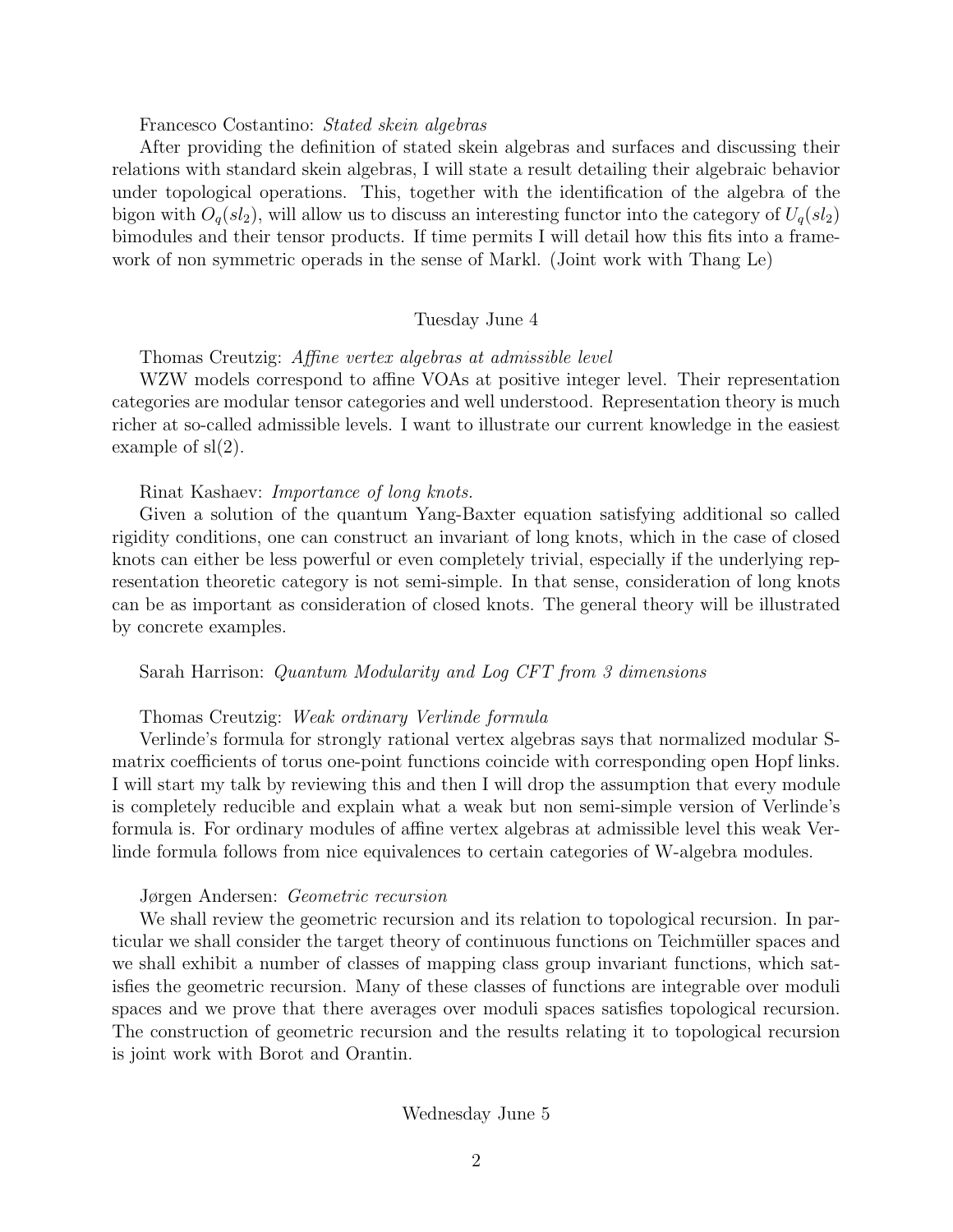# Azat Gainutdinov (Pedagogical talk): *Commutative algebras in braided tensor categories* and Modularization

Modular Tensor Categories (MTCs) provide a good framework when we analyze certain algebraic properties of 2-dimensional Conformal Field Theories, e.g.  $SL(2, \mathbb{Z})$  action. Semisimple MTCs are also main ingredients in the Reshetikhin-Turaev-Witten construction of topological invariants and topological quantum field theories. I will review several equivalent definitions of MTCs in the case when the category is not necessary semi-simple, and will talk about "modularization" - an approach in construction of MTCs (first in semi-simple and then non semi-simple cases) via representation theory of commutative algebras in braided tensor categories.

#### Effie Kalfagianni: Asymptotic behavior of quantum representations

ABSTRACT: In this talk I will discuss some progress on understanding the asymptotic behavior of certain representations of surface mapping class groups. I will also discuss some geometric properties of surface bundles detected by these asymptotics.

#### Azat Gainutdniov: *Modularization of quantum groups and Logarithmic CFTs*

There are several versions of quantum groups at roots of unity: small, restricted, unrolled, etc. These quantum groups at even orders of roots of unity are relevant when we talk about certain models of Logarithmic Conformal Field Theories in 2d. However in many cases such quantum groups have either no R-matrix or a degenerate one - so their representation categories are not modular. I will discuss an interesting phenomena: one has to take modularization of such "degenerate" quantum groups and as a result we get rather exotic quantum groups which are not Hopf algebras anymore but are quasi-Hopf and admit a non-degenerate R-matrix, and they share (conjecturally) equivalent modular tensor category with the one of LCFTs. The results presented here will be the combination of a joint work with T. Creutzig and I. Runkel and another joint work with S. Lentner and T. Ohrmann.

### Thursday June 6

Du Pei (Pedagogical talk): Introduction to q-series  $\hat{Z}_a(M_3; q)$ 

Physics predicts a new class of 3-manifold invariants that are q-series with integer coefficients. In this lecture, I will give a gentle introduction to these q-series and discuss their relation to the Witten-Reshetikhin-Turaev invariants. In an attempt to keep the presentation simple, I will focus on computational aspects and examples.

#### Du Pei: Taming the Non-Unitary Zoo with Wild Higgs Bundles

We propose a new link between Higgs bundles and quantum topology. The connection is provided by a class of four-dimensional quantum field theories. Each such theory gives rise to a family of generically non-unitary modular tensor categories, whose algebraic structures are intimately related to the geometry of the Coulomb branch. This is based on joint work with Mykola Dedushenko, Sergei Gukov, Hiraku Nakajima and Ke Ye.

Sergei Gukov: New 3d TQFTs, Log-CFTs, and non-semisimple MTCs